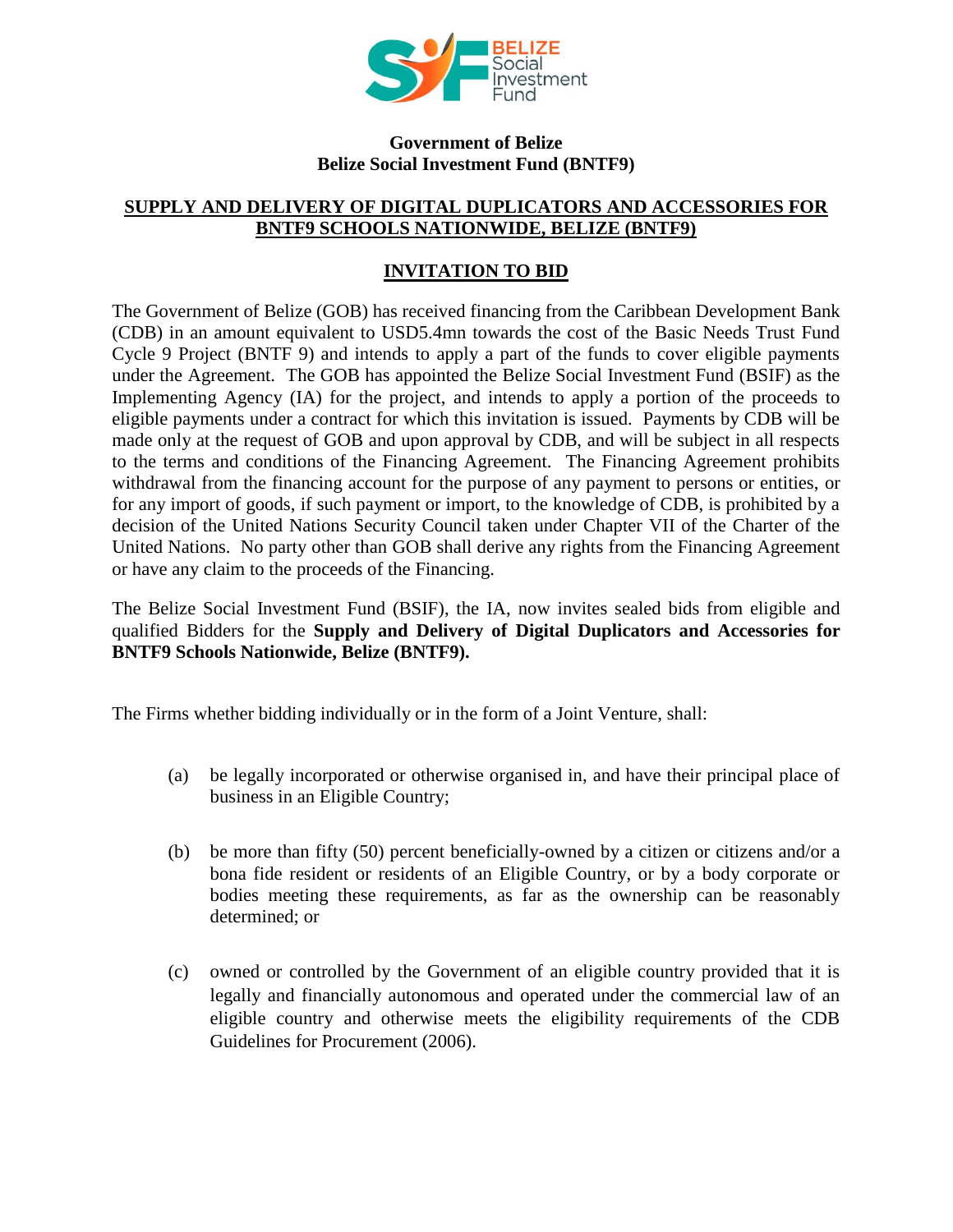

Eligible countries are member countries of CDB.

Eligible bidders will be required to submit full qualification information with their bids establishing their eligibility to bid and qualification to perform the contract if the bid is accepted. Tender and qualification information are to be submitted in the English Language on the prescribed forms inserted in the Bid Documents. Submissions that do not provide the information required or that do not demonstrate the prospective contractor's ability to perform satisfactorily, will not qualify and will not be considered for further evaluation.

A secured "sample" electronic Bid document can be shared with interested Bidders at the address below, starting **June 14, 2021**, on week days between 8:00 a.m. and 4:00 p.m. for viewing purpose only (has a time restriction for viewing). A complete set of Bidding documents (hardcopy or electronic version) can be purchased by interested bidder upon payment of a nonrefundable fee of BZ\$150.00. Requests may be made by personal application or in writing to the address below. Written applications must be clearly marked: **"Tender for Supply and Delivery of Digital Duplicators and Accessories for BNTF9 Schools Nationwide, Belize (BNTF9)"**. The method of payment will be by cash deposited to, or Bank transfer to BSIF's Bank Account only. Banking details can be requested at the address below. Cash payment will not be accepted at the BSIF Office.

A Virtual Pre-bid meeting with interested eligible bidders will be held at 10:00 a.m. on **Tuesday, June 29, 2021**. The link is https://bit.ly/31ACuOU. Bidders can participate in the meeting to address any queries about the bidding document or the contract scope. Firms that purchase packages are urged to attend.

Hard copies of Bids must be submitted in sealed envelopes, with the name and address of the bidder, and be clearly marked **"Tender for Supply and Delivery of Digital Duplicators and Accessories for BNTF9 School Nationwide, Belize (BNTF9)"** and must be delivered to the first address below no later than **July 12, 2021 at 10:00 a.m. (Belize Time).** Bids will be opened virtually at **10:15 a.m., July 12, 2021** at the Social Investment Fund, 3rd Floor, #1902 Constitution Drive, Belmopan, Cayo District in the presence of the bidders' representatives who choose to participate. The link is [https://bit.ly/31ACuQU.](https://bit.ly/31ACuQU) Electronic bidding will not be permitted. Late bids will be rejected. All bids must be accompanied with a "Bid-Securing Declaration".

BSIF reserves the right to accept or reject any bid, and to annul the process and reject all bids, at any time prior to award of contract, without thereby incurring any liability to the affected prospective bidder(s) or any obligation to inform the affected prospective bidder(s) of the grounds for BSIF action. BSIF will not defray any costs incurred by any bidder in the preparation of bids.

## **1. Address for Inspection, Collection and Clarification of Bidding Documents**, **Bid Submission and Bid Opening**

Contact: Mrs. Therese Arzu Procurement Officer